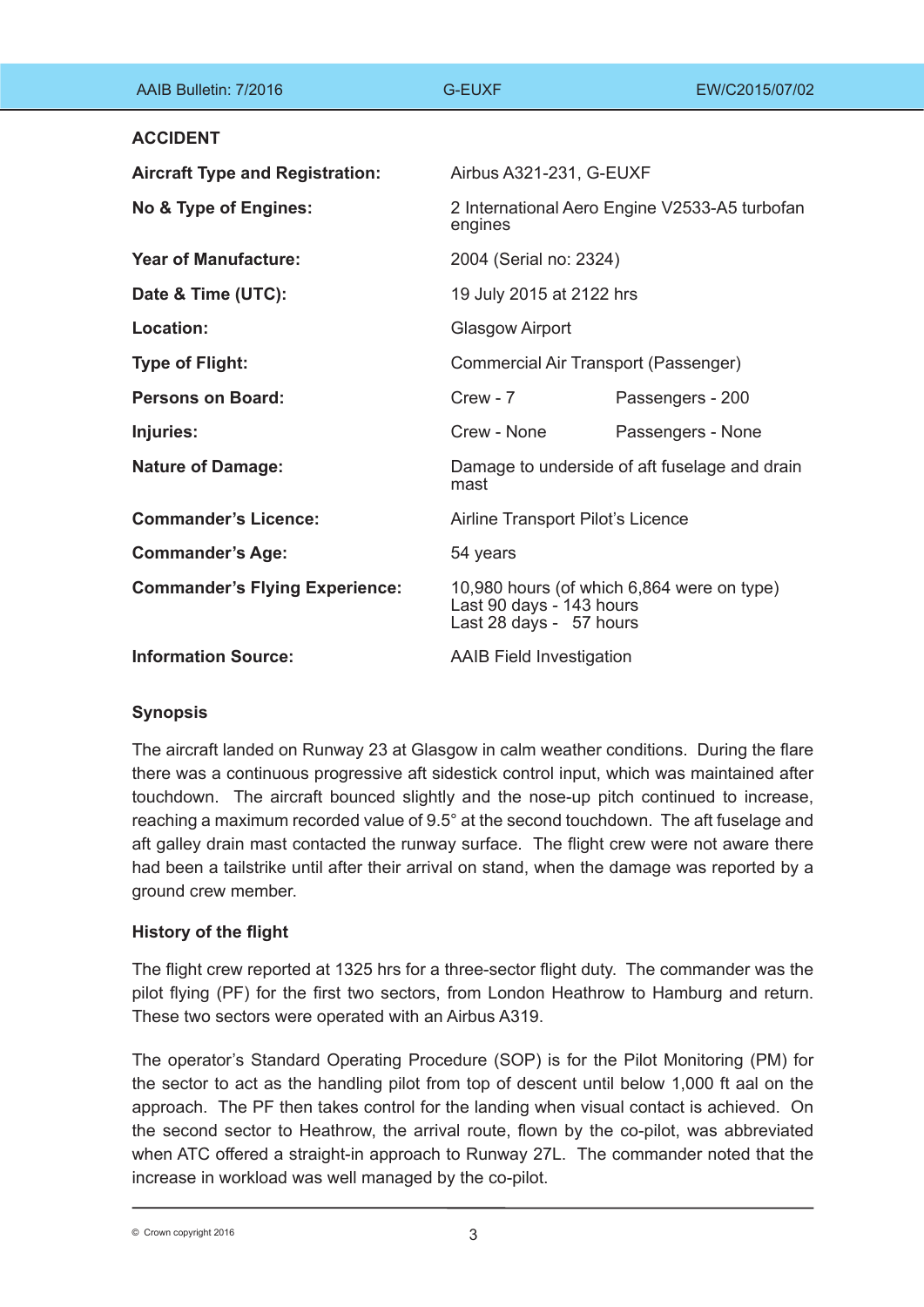The third sector of the day, to Glasgow, was operated on a different aircraft, an Airbus A321, G-EUXF. The sector involved tankering fuel, with a planned landing weight of 74,600 kg; the maximum landing weight for this aircraft was 75,500 kg. The co-pilot was the PF for this northbound sector.

The pilots reported that the approach briefing was carried out before the top of descent and that it included a review of the greater potential for a tailstrike on the A321. The descent and approach for Runway 23 proceeded uneventfully, with the aircraft being vectored for a CAT 1 ILS approach in visual flight conditions. At 1,000 ft aal the aircraft was fully configured for landing, stable, with flap FULL and the autopilot engaged. The  $V_{LS}^{-1}$  (lowest selectable speed), based on the weight data for the aircraft, was 140 kt and the corresponding  $V_{\text{app}}$  (approach speed) was 145 kt.

The co-pilot took control, disconnected the autopilot and flew the final approach manually with the autothrust engaged. At 50 ft agl the flare was initiated, using a progressive aft sidestick input, and at 25 ft agl the thrust levers were closed. Sensing that the pitch attitude had not increased enough and that the flare was a bit "flat", the co-pilot continued to pull further back on the sidestick.

After touchdown the operator's SOP requires the commander, as the PM, to select reverse thrust. He reported that, on touchdown, he looked down to locate the thrust levers, prior to making the selection, and this may have diverted his attention from monitoring the landing attitude.

The recorded data showed an initial touchdown at 138 kt, with a pitch attitude of 7.4° and a normal acceleration of 1.5 g; the ground spoilers deployed. The aft sidestick input was reduced but a net nose-up pitch command was maintained. The aircraft lifted off the ground for a short time before making a second touchdown, recorded at a pitch attitude of 9.5° and normal acceleration of 1.7g. The operator's SOP requires the PM to announce 'pitch' if the nose-up pitch attitude exceeds 7.5°. At some stage the commander said 'ok push the nose down' but it was too late to prevent the tailstrike. Reverse thrust was selected 4 seconds after the second touchdown.

The co-pilot reported that the touchdown seemed heavier than normal and the pitch attitude rather high but, because no 'pitch' callout was heard, the co-pilot was not overly concerned. Neither pilot perceived that the aircraft had bounced or that a tailstrike might have occurred. The landing was completed and the aircraft was taxied clear of the runway and onto a parking stand.

After the aircraft parked on stand, a post-flight report (PFR) printout was generated. The commander checked it and noted that there had been a pitch exceedence on landing. Several of the cabin crew had noticed an unusual noise during the landing and the senior cabin crew member reported this to the commander. A ground maintenance engineer then came on board and advised the commander that there was damage to the aircraft. They

#### **Footnote**

4 © Crown copyright 2016

A description of the 'characteristic speed',  $V_{\text{LS}}$  is provided later in this report.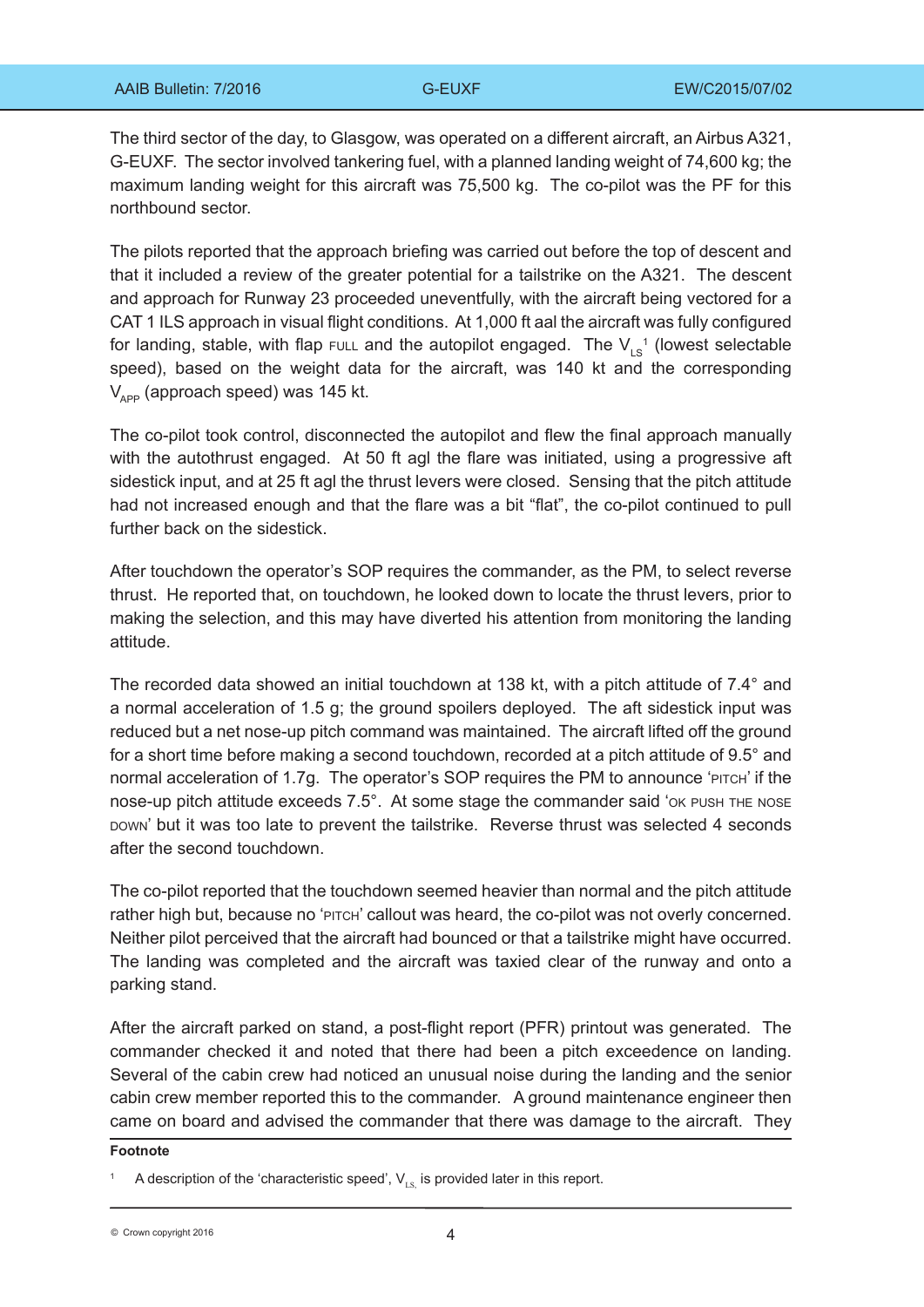both disembarked to carry out an inspection and observed scrape marks on the aft lower fuselage area and the aft galley drain mast.

Air Traffic Control (ATC) were contacted by a member of the public who had seen sparks coming from the aircraft as it landed. On receipt of this information, a runway inspection was ordered and carried out. A scrape mark was seen on the runway surface but there was no sign of any debris.

### **Recorded information**

The aircraft's flight data recorder (FDR) and cockpit voice recorder (CVR) were downloaded and their recorded information was analysed. The salient FDR data for the tailstrike event is presented at Figure 1.

Figure 1 starts with the aircraft descending through 180 ft agl, at 145 KIAS ( $V_{\text{app}}$ ), just under 15 seconds before touchdown. At about 50 ft agl, nose-up pitch inputs were made by the co-pilot to commence the flare. The aircraft responded and started to pitch up (from a nominal 4° nose-up) at a rate of 1.5°/sec. The sidestick was progressively pulled further back throughout the flare and the thrust levers closed at about 25 ft agl. There was a small check in the aft-stick at -10 $^{\circ}$  input<sup>2</sup> before reaching a recorded peak value of 12 $^{\circ}$  prior to touchdown. The aircraft pitch attitude levelled off at 7.4° nose up for 1 second during which the aircraft touched down, at 138 KIAS, with a maximum recorded normal acceleration of 1.5g.

The aft-stick input was maintained but reduced to -6.5° just as the ground spoilers deployed. The aircraft continued to pitch nose-up and became airborne again, before touching down at 134 KIAS with a nose-up pitch attitude of 9.5° (the PFR recorded a maximum pitch attitude of 9.8° at touchdown<sup>3</sup>) and a maximum recorded normal acceleration of 1.7g. It remained at this pitch attitude for about 0.5 s before reducing as the aircraft was de-rotated. The nosewheel touched down 3 seconds later.

#### *Comparison with previous landings recorded on FDR*

For comparison, Figure 1 also shows the pilot pitch input, aircraft pitch attitude and aircraft radio altimeter height for ten previous landings recorded on the FDR. These are aligned in time at the point when the aircraft descended through 30 ft agl. The recorded minimum (nose-up) pitch attitude at touchdown was 3.9° and the maximum was 6.3°, giving an average of about 5°. The range of aft-stick inputs on these landings vary considerably compared with the control inputs on the tailstrike event. Similar peak aft inputs are evident; however, these appear transient.

#### **Footnote**

<sup>&</sup>lt;sup>2</sup> The maximum aft-stick position is -16°.

<sup>&</sup>lt;sup>3</sup> The difference between the FDR and PFR recorded value is due to the fact that the FDR records at a lower resolution (0.35°) as well as temporal differences in sampling. Note, however, that the accuracy of the pitch attitude sensor is ±0.3°.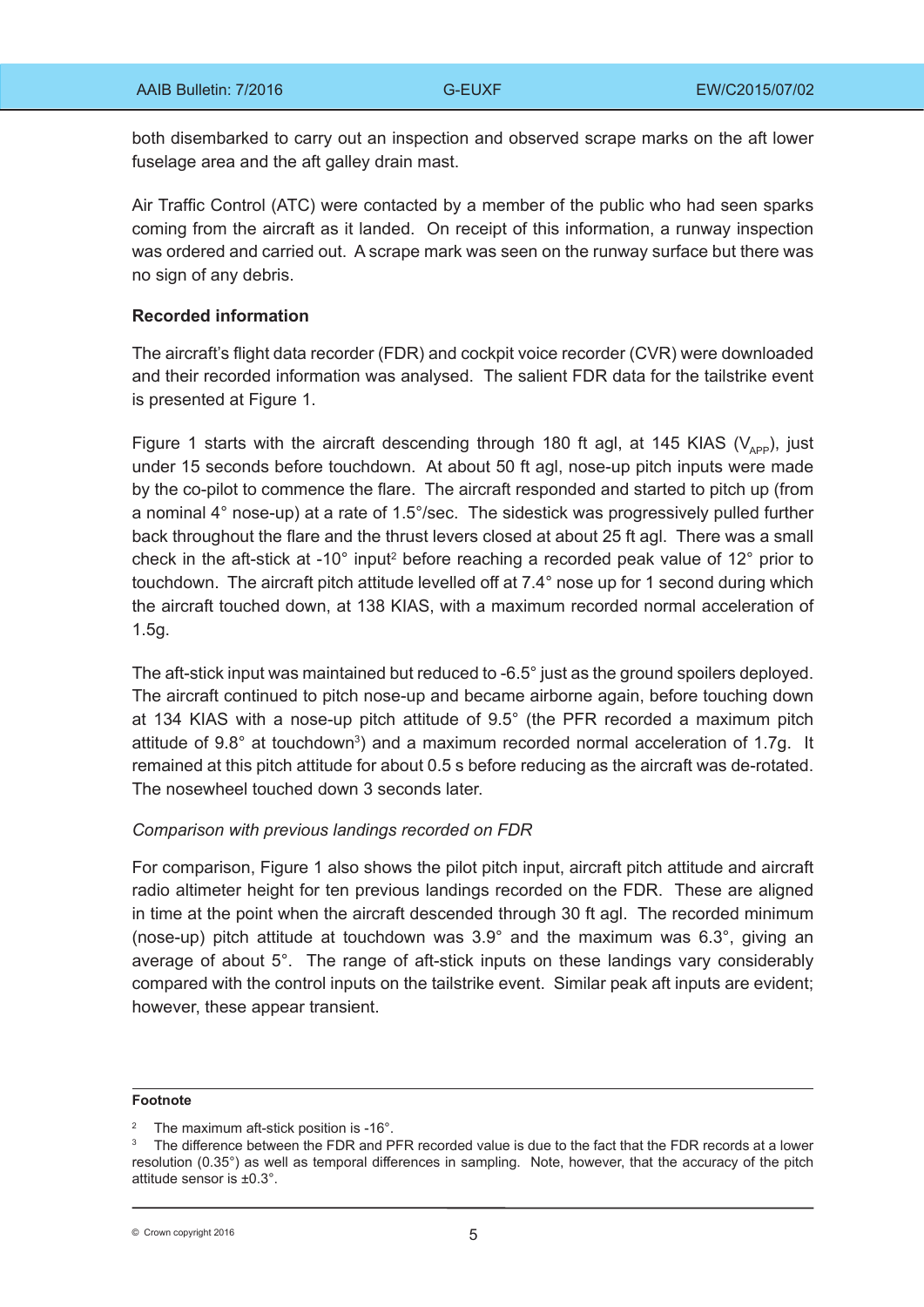

**Figure 1**

FDR data for the tailstrike event and elements of ten previous landings (grey traces)

6 © Crown copyright 2016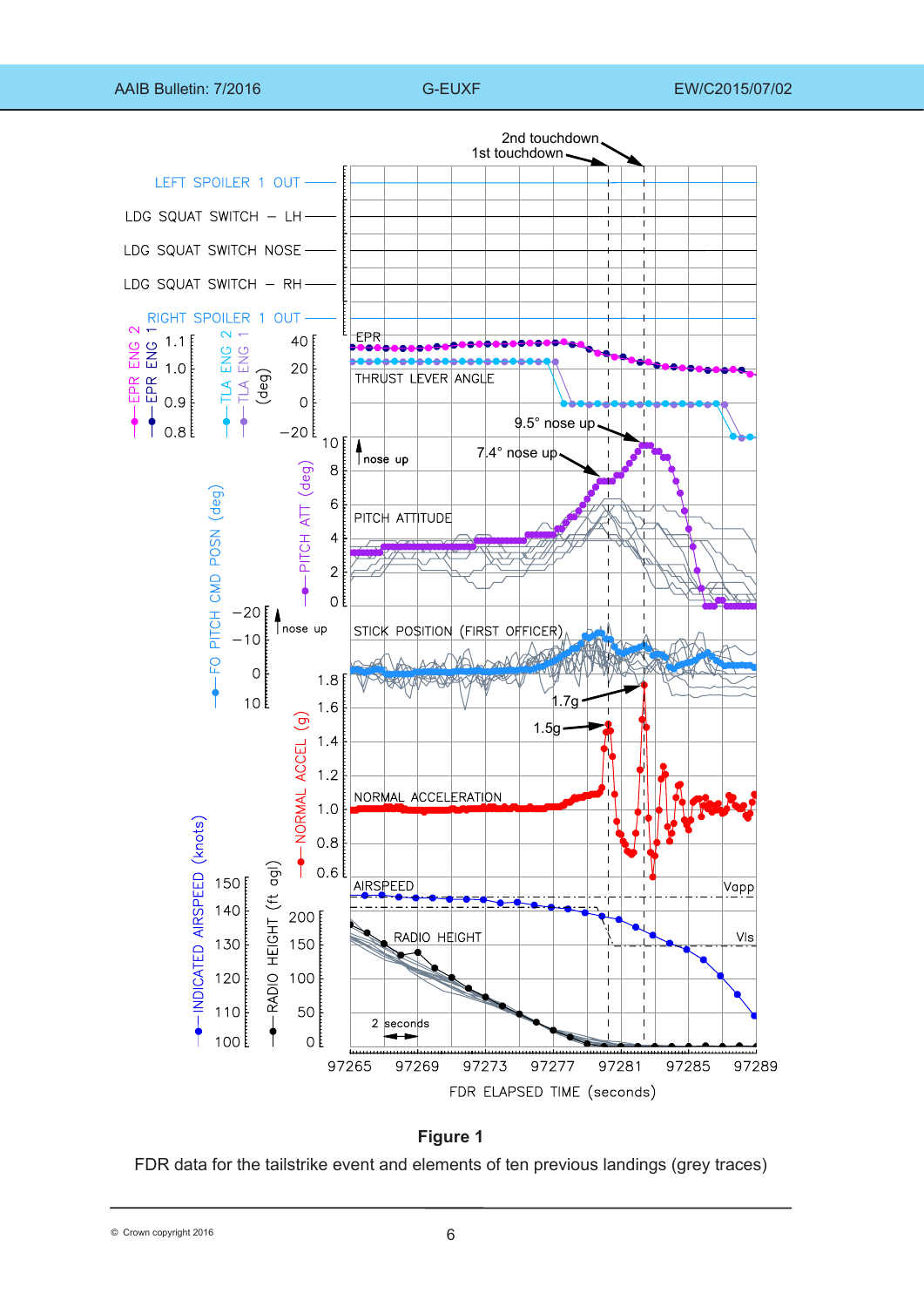Figure 2 compares the tailstrike event with one of the previous landings (light blue traces), also aligned in time at 30 ft agl. The flight profile and aircraft attitudes are similar until about 50 ft agl when the flare is initiated. The earlier flight shows a positive aft sidestick input to a maximum of 7° over 3 seconds, without any loss in airspeed. However, for the tailstrike event, the aft stick input is initially slower but reaches a maximum of 12° aft over a period of 4 seconds, just prior to touchdown, during which the airspeed decays by about 4 kt. For both landings, the thrust levers are reduced to idle at 25 ft RA. However, the airspeed decays more gradually on the earlier flight and touchdown occurs 5 seconds later than on the tailstrike event.



**Figure 2**

Comparison of data on the tailstrike event (dark blue) with an earlier landing on G-EUXF (light blue)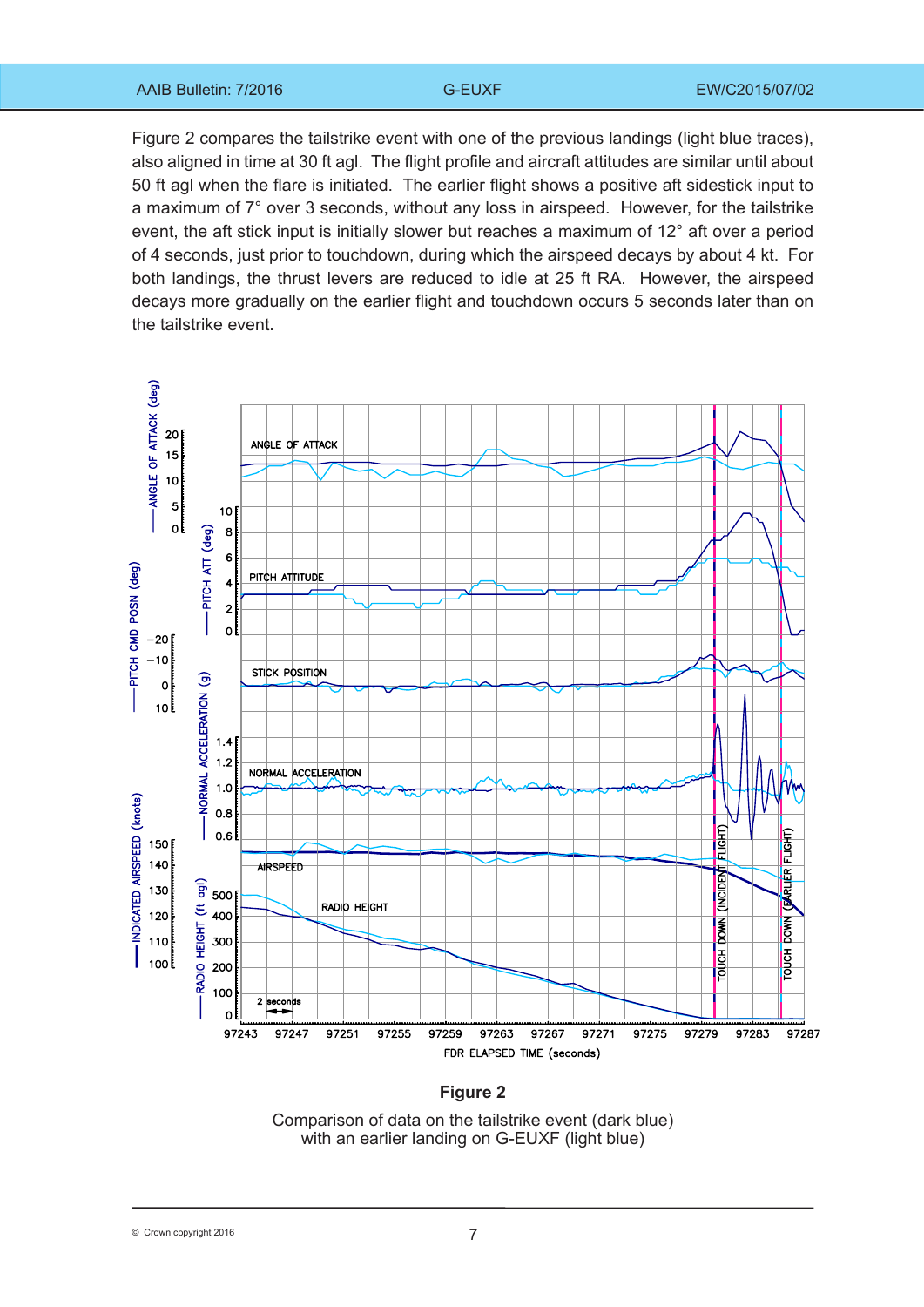## **Meteorological information**

The weather conditions were fine and clear with no reported turbulence. The surface wind was from 250° at 5 kt. Sunset was at 2048 hrs, 34 minutes before landing.

# **Pilot information**

The co-pilot had recorded a total of 302 flying hours, of which 143 hours were on type. It was noted in line-training records that the landings were inconsistent, so an additional simulator training detail was incorporated into the training programme. Following this, the line-training was continued and completed successfully on 13 July 2015. The co-pilot flew a total of 60 sectors during line-training, of which 13 sectors were on an Airbus A321. Ten further line sectors were flown before the accident flight, none of which were on an A321.

The co-pilot was aware of the potential for a tailstrike on the A321 but recalled being advised during training that 11° nose-up was the pitch attitude for ground contact on landing.

## **Damage to the aircraft**

The aircraft suffered abrasion damage to the external fuselage skin panels between frames 63 to 65 and associated internal damage to those frames. There was also abrasion damage to the aft galley drain mast.

## **Aircraft information**

The Airbus A321 entered service in 1994. The aircraft has a longer fuselage than the A320 and different tailstrike geometry. The manufacturer advises that, with the main gear oleo fully compressed and wings level, the pitch attitude limit for the A321 is 9.7° and for the A320 it is 11.7°.

# *Characteristic speeds*

The Airbus Flight Crew Operating Manual (FCOM) description of lowest selectable speed  $(V_{\text{Ls}})$  is: '*It represents the lowest selectable speed providing an appropriate margin to the stall speed.*' and '*For landing VLS is* e*quivalent to 1.23 VS1G of the selected landing configuration.'* It is represented by the top of an amber strip along the airspeed scale on the Primary Flight Display (PFD) and is derived from aerodynamic data. Another value for  $V_{\text{Ls}}$ derived from weight data entered by the crew, is displayed on the Multipurpose Control and Display Unit (MCDU).

 $V_{\text{app}}$ , the approach speed, is computed by the Flight Management and Guidance System (FMGS) using crew-entered weight data and headwind component. It is displayed on the MCDU and can be modified by the flight crew. The minimum  $V_{APP}$  with autothrust engaged is  $V_{LS}$  + 5 kt; with manual thrust it is equal to  $V_{LS}$ . The FMGS computed speed target for the approach is represented by a magenta triangle; it is variable and moves with the gust variation. It cannot be less than  $V_{APP}$ .

The planned landing weight from the loadsheet data was 74,600kg, giving a computed  $V_{\text{L}}$ of 140 kt. The  $V_{\text{LS}}$  displayed on the airspeed scale (derived from aerodynamic data) was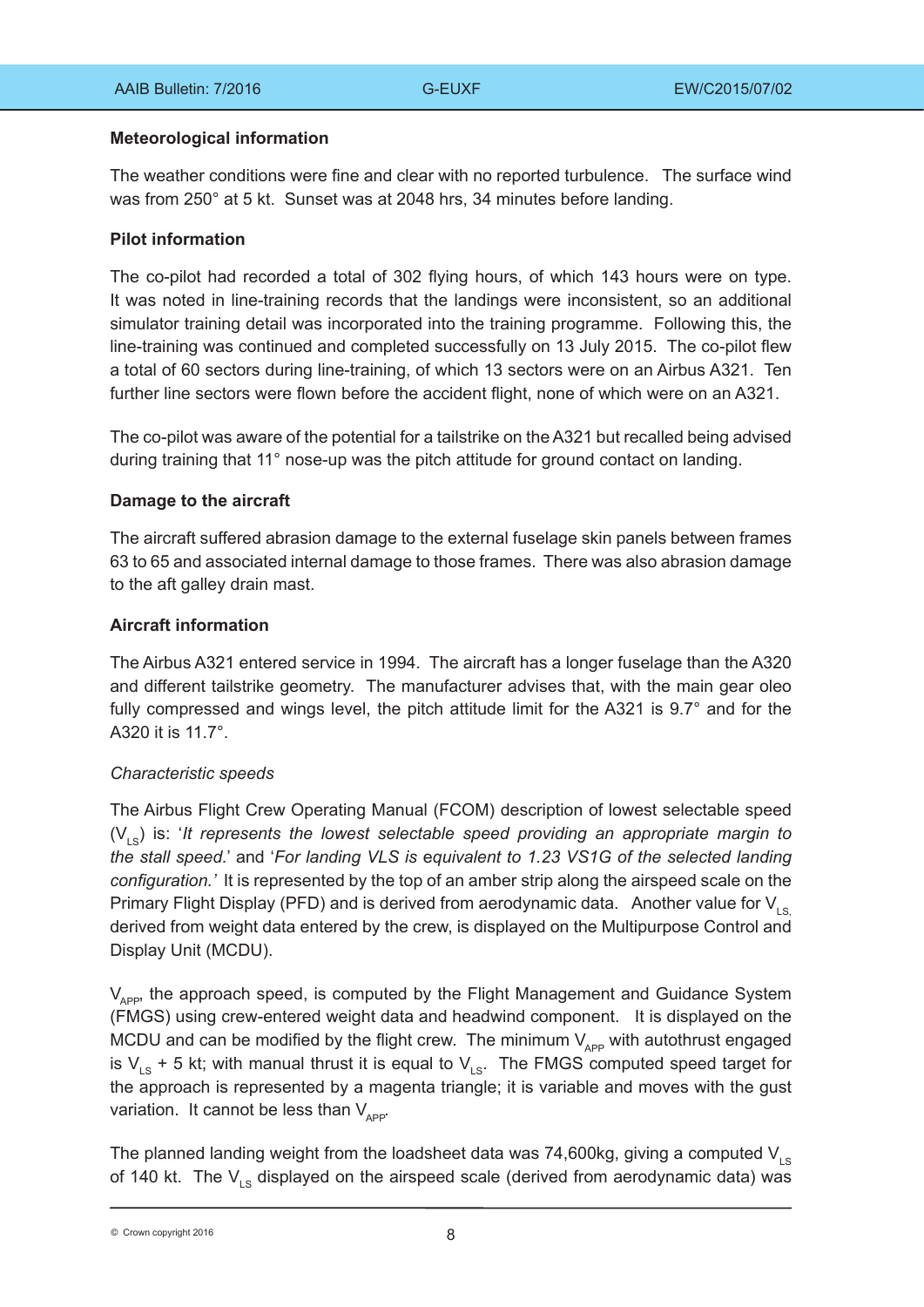recorded as 141.125 kt. The flight crew may modify the  $V_{APP}$ , to maintain a 5 kt margin above the displayed  $V_{\text{tot}}$ , however this was not done for this flight. The recorded target speed (magenta triangle) for the latter stages of the approach was 144.25 kt.

### **Flare technique**

The Airbus Flight Crew Training Manual (FCTM) states that, from stabilised conditions, the flare height is about 30 ft. The following advice is provided: *'Start the flare with positive (or "prompt") backpressure on the sidestick and holding as necessary.'*

### *Flare mode*

Flare Mode is a control law for inducing 'feel' for the pilot during the flare manoeuvre. The system memorises the pitch attitude at 50 ft and that attitude becomes the reference attitude for pitch control. As the aircraft descends through 30 ft the system begins to reduce the pitch attitude to -2° (nose-down) over a period of 8 seconds. This provides the pilot with normal feedback during the flare.

### *Ground spoilers*

The conditions required for the ground spoilers to extend automatically on touchdown are: ground spoilers armed, both main landing gear on the ground and both thrust levers at or below the idle position. On the A321 there is a nose-up pitch effect during ground spoiler deployment, which has to be countered by the pilot.

### *Reverse thrust*

The manufacturer's FCOM procedure is for the PF to select and control reverse thrust.

### *Tailstrike frequency*

A manufacturer's report 'Avoiding Tail Strike'4 , which compared the rate of tailstrikes between 1994 and 2001, showed that A321 events on takeoff were at a comparable rate to the A320, between one and two per million departures. However, the rate for tailstrikes while landing, the A321 was 13 to 14 per million arrivals. This was some six times higher than the equivalent A320 rate, which was two to three per million arrivals.

Further data provided by the aircraft manufacturer indicated that, for the years 2010 to 2014, the rate of tailstrikes while landing had reduced to about one event per million cycles on the A320. During the same period, the frequency was about twice this rate on the A321. The manufacturer believed that much of this reduction was as a result of product improvements and raised awareness amongst flight crew. It was also considered that some of the improvement may be due to a better global environment, for example, a greater number of ILS installations and more consistent operational standards.

#### **Footnote**

© Crown copyright 2016 **9** 

http://www.smartcockpit.com/docs/Avoiding\_Tailstrikes\_by\_Airbus.pdf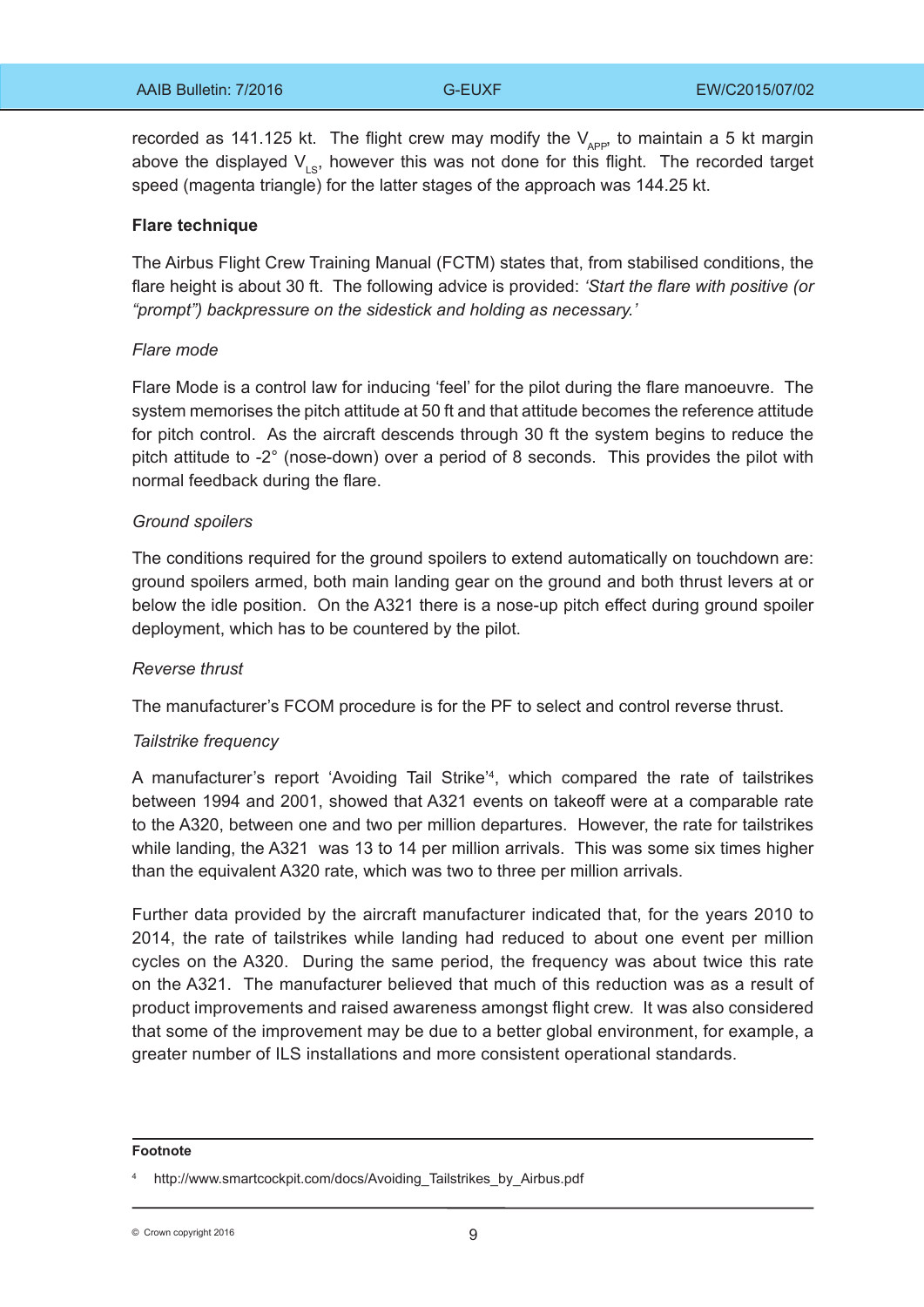# **Guidance material**

The manufacturer has published guidance to address tailstrike occurrences during landings. Flight Operations Briefing Note (2007)<sup>5</sup> entitled: 'Landing Techniques, Preventing Tailstrike *at Landing'* cited a number of common reasons for tailstrikes, including the response to a bounced landing. The advice given in the event of a bounce is:

*'If the bounce results from a firm touchdown associated with a high pitch rate, it is important for the flight crew to control the pitch, so that it does not continue to increase.'* 

An additional note includes the information that:

*'usually, no single factor will result in a tailstrike. However, the combination of several factors significantly reduce the tail clearance margin...'* 

Also, in the *Summary of Key Points:* 

*'Avoid increasing the pitch, or letting the pitch increase (e.g. ground spoilers effect) after a bounce.'*

An article entitled '*A320/ Prevention of tailstrikes',<sup>6</sup>* in the manufacturer's safety magazine '*Safety First*', Issue No 6 July 2008, identified that '*most of the tailstrikes on A320 family aircraft occur during landing in manual mode (Auto Pilot OFF), when the sidestick is maintained in the aft position after touch down.*'

Flight Operations Briefing Note (2007) also includes the following note:

*'Flight crewmembers may not always be aware that a tailstrike has occurred during landing, because the impact may not be felt. In these cases, a walk‑around inspection performed by the flight crew before the next flight will ensure that the marks on the aircraft from the tailstrike are detected, and repaired, if required.*

*However, shallow damage that the flight crew did not detect, and that was therefore not repaired, may result in increased long-term risks (e.g. structural damage in flight, when the aircraft is pressurized).'*

In April 2000<sup>7</sup> the AAIB reported on an investigation into a tailstrike event where damage was sustained to the aircraft which went unnoticed during the turn-around between sectors. The lower fuselage skin had been ruptured and on the subsequent sector the aircraft failed to pressurise.

#### **Footnote**

<sup>5</sup> http://www.airbus.com/fileadmin/media\_gallery/files/safety\_library\_items/AirbusSafetyLib\_-FLT\_OPS-LAND-SEQ08.pdf [Accessed 22 July 2015]

A320 family aircraft includes A321 http://www.airbus.com/fileadmin/media\_gallery/files/safety\_library\_items/ AirbusSafetyLib\_-FLT\_OPS-LAND-SEQ08.pdf [Accessed 12 December 2015] 7 AAIB Bulletin 4/2000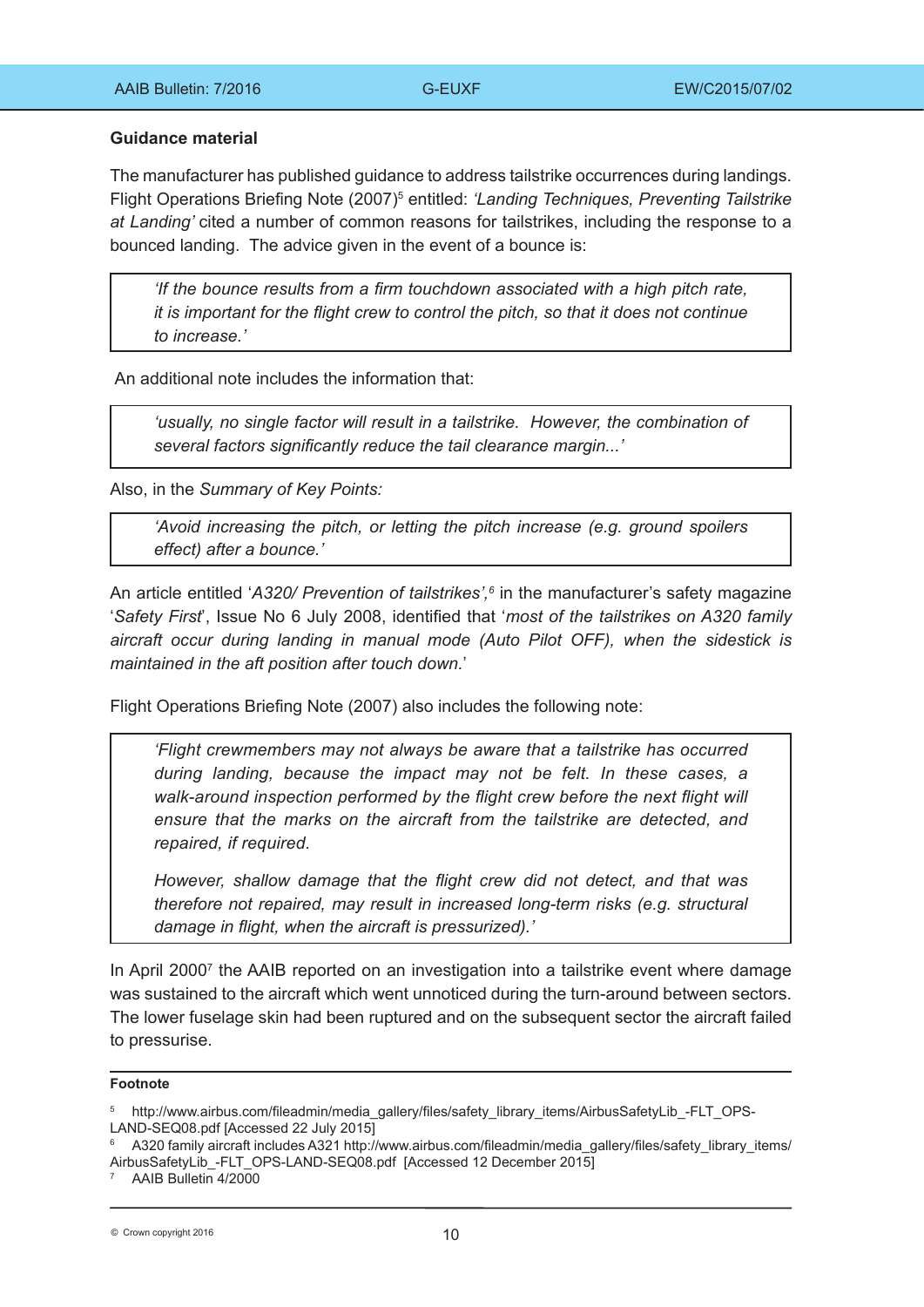## **Modifications**

The manufacturer has introduced a number of modifications aimed at tailstrike prevention on the A321. These have included enhancements to the Elevator and Aileron Computer (ELAC) standard and modifications to flight deck indications, to increase pilot awareness of the aircraft's pitch attitude during the landing phase.

The newer ELAC standards (L84 and L93) introduced a control law whereby the maximum commanded pitch attitude on the ground is limited. The values are shown in Table 1. The limitation is triggered by the ground spoiler extension, thus ensuring that it will be active only during a landing.

| <b>PITCH RATE CHANGE</b> | $<$ 3 $\degree$ /s | $>3^{\circ}/s$ |
|--------------------------|--------------------|----------------|
| A320                     | °0                 | R°             |
| A321                     | ⇁◦                 |                |

# **Table 1**

Maximum commanded pitch attitude on ground

Additionally, a pitch limit indicator on the Primary Flight Display, and a 'PITCH PITCH' automatic aural warning were made available. These enhancements were provided as options, dependent upon the modification state of the aircraft. They had not been embodied on G-EUXF.

# **Flight Data Monitoring programme**

Following this event, the operator reviewed pitch attitudes during landings carried out on their A321 fleet, using information from its Flight Data Monitoring (FDM) programme. This showed a normal distribution curve for pitch attitudes on touchdown in the range of 4.5° to 5.5° pitch-up. The average landing weight was 69,000 kg. A review of high pitch events, 7.5° nose-up or greater, suggested that these events were more likely at above average landing weights.

# **Analysis**

The weather conditions were fine and did not have any influence on the event. The autothrust was engaged for the approach and the target approach speed,  $V_{APP}$ , was 145 kt. The displayed target speed (magenta triangle) was recorded as 144 kt and the  $V_{LS}$  displayed at the top of the amber strip was 141 kt, thus the 5 kt margin between  $V_{LS}$ and  $V_{APP}$  was reduced to 3 kt. As the aircraft descended below 150 ft agl the pitch was increased slightly and the airspeed gradually reduced below  $V_{\text{app}}$ , reaching a combination of 4 $\degree$  nose-up pitch attitude and 141 kt (V<sub>LS</sub>) at the flare height. The thrust increased but not by enough to maintain the target airspeed. At the flare height, the aircraft energy state was lower than that seen in a typical previous flight. This was further reduced by the thrust levers being retarded to IDLE.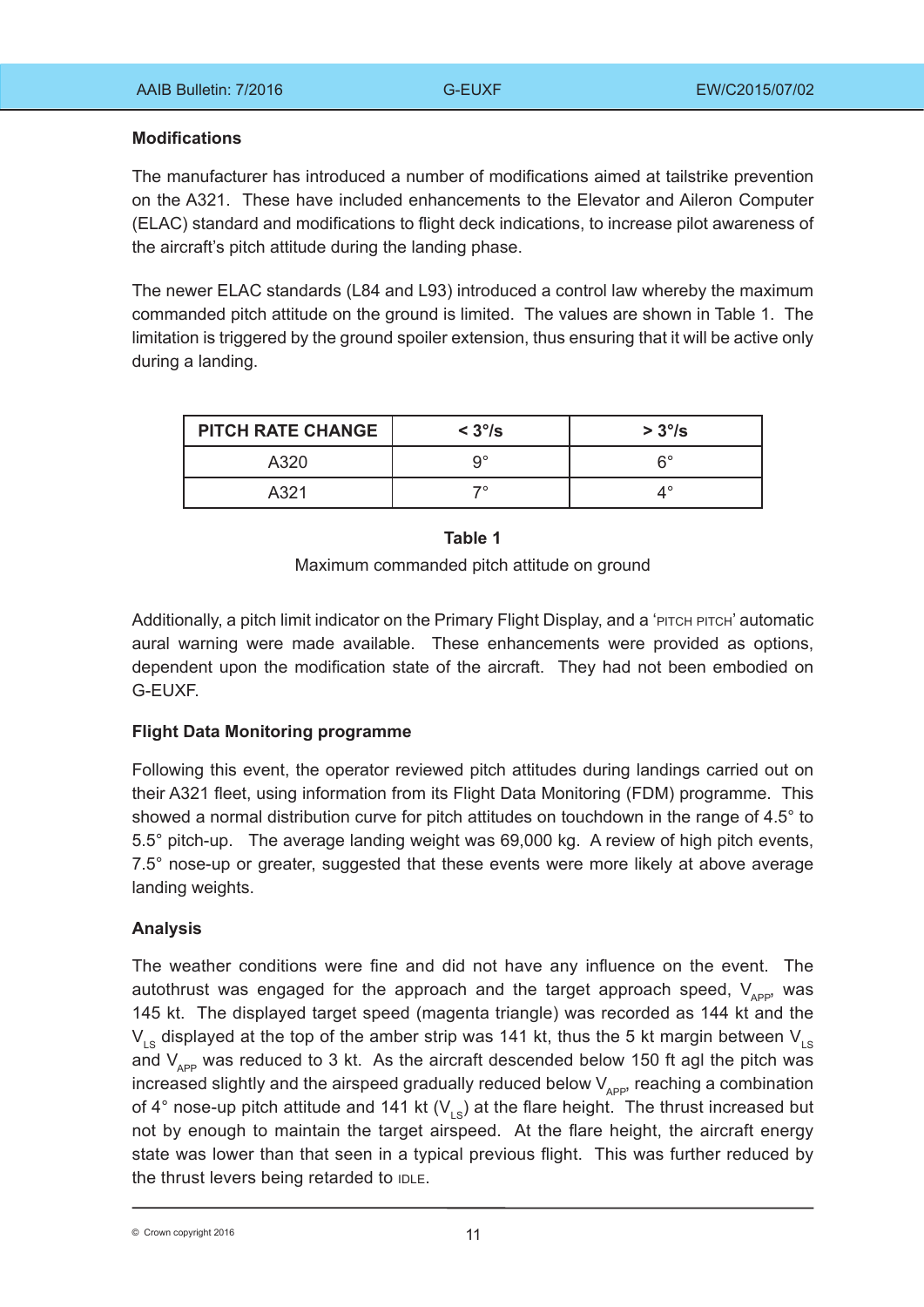The pitch attitude of 4° nose-up at 50 ft, before the flare was initiated, was higher than average and consequently the nose-down pitch rate (6° over 8 s) targeted by the flare mode would have been above average. Therefore, the feedback from the initial aft sidestick input by the co-pilot may have felt stronger than usual. The sidestick input was small at first, but progressive, and the pitch attitude correspondingly increased. However, the initial input was not positive enough to check the rate of descent, which did not significantly reduce before touchdown, leading to a firm touchdown.

The aircraft touched down with a nose-up pitch attitude of 7.4°, just less than the 7.5° threshold at which the PM is required announce 'PITCH'. The aft sidestick input was then reduced but some nose-up demand was maintained. The pitch attitude remained at 7.4° for a second then continued to increase. The ground spoilers deployed and the pitch attitude was still increasing as the aircraft briefly lifted off again. The commander looked down at some point to select reverse thrust which may have diverted his attention from the increasing pitch attitude.

The pitch attitude only increased through 7.5° after the first touchdown. Within two seconds, the maximum pitch attitude was reached as the aft fuselage struck the ground. With any rapidly increasing pitch attitude, the SOP monitoring call becomes correspondingly less effective.

The operator's requirement for the PM to select reverse thrust after touchdown is a variation from the manufacturer's procedures. A glance down to locate the thrust levers could have diverted the commander's attention from the visual observation of the landing phase, although during this landing reverse thrust was not selected until after the second touchdown.

The advice from the manufacturer in the event of a bounced landing is that any tendency to pitch up must be controlled. However, in practice it is not necessarily apparent to flight crew when an aircraft has bounced and neither crew member perceived the bounce.

### **Safety action**

The operator has taken a number of measures since this event to prevent a reoccurrence. These include additional information and training for flight crew on A321 specific differences, together with a review of current landing training guidance and PM actions during the landing phase. The fuel tankering policy is also being reviewed. In addition, the operator is considering introducing an experience restriction for co-pilots performing landings on the A321.

## **Conclusions**

The technical and training measures put in place by the manufacturer have been effective in reducing the tailstrike rate on the global fleet over the last ten years.

It is difficult to pinpoint a precise reason why this tailstrike occurred. As described in the manufacturer's bulletins, it is likely to have been the result of a combination of factors.